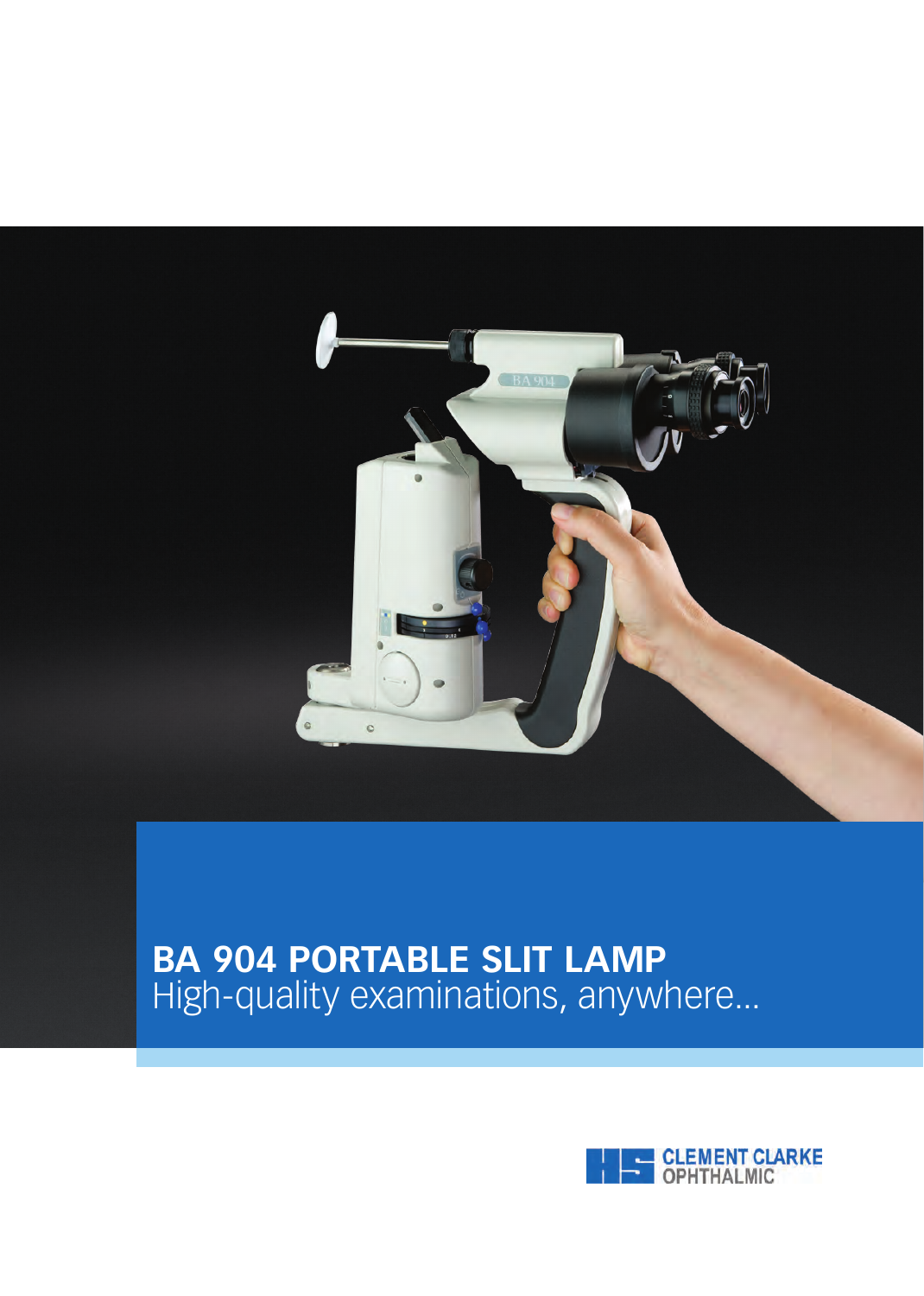**02 |** 03 **POWERFUL, HAND-HELD SLIT LAMP**

# BA 904 **Haag-Streit optics included**

The BA 904 is the only hand-held slit lamp that boasts Haag-Streit's unsurpassed optical system.

The robust, ergonomically-designed portable BA 904 slit lamp can provide high-quality examinations, even when you practice in more than one consultancy room, or perform field-based eye examinations.

The BA 904 can be used for hand-held operation to examine patients who cannot comfortably sit at a larger slit lamp, yet can be easily reassembled for more traditional joystick/headrest operation. Whichever method is used, the portability does not diminish the quality of the examination.

Both reliable and accurate, the BA 904 offers a Dioptic range of -8 to +8, an interpupillary range of 53 to 95. It offers a wider field of view, compared to other portable slit lamps available.

Both light and portable, the complete kit fits into the specially-designed lightweight suitcase. The integrated rechargeable NICAD battery allows up to 45 minutes of continuous use per battery (two batteries supplied).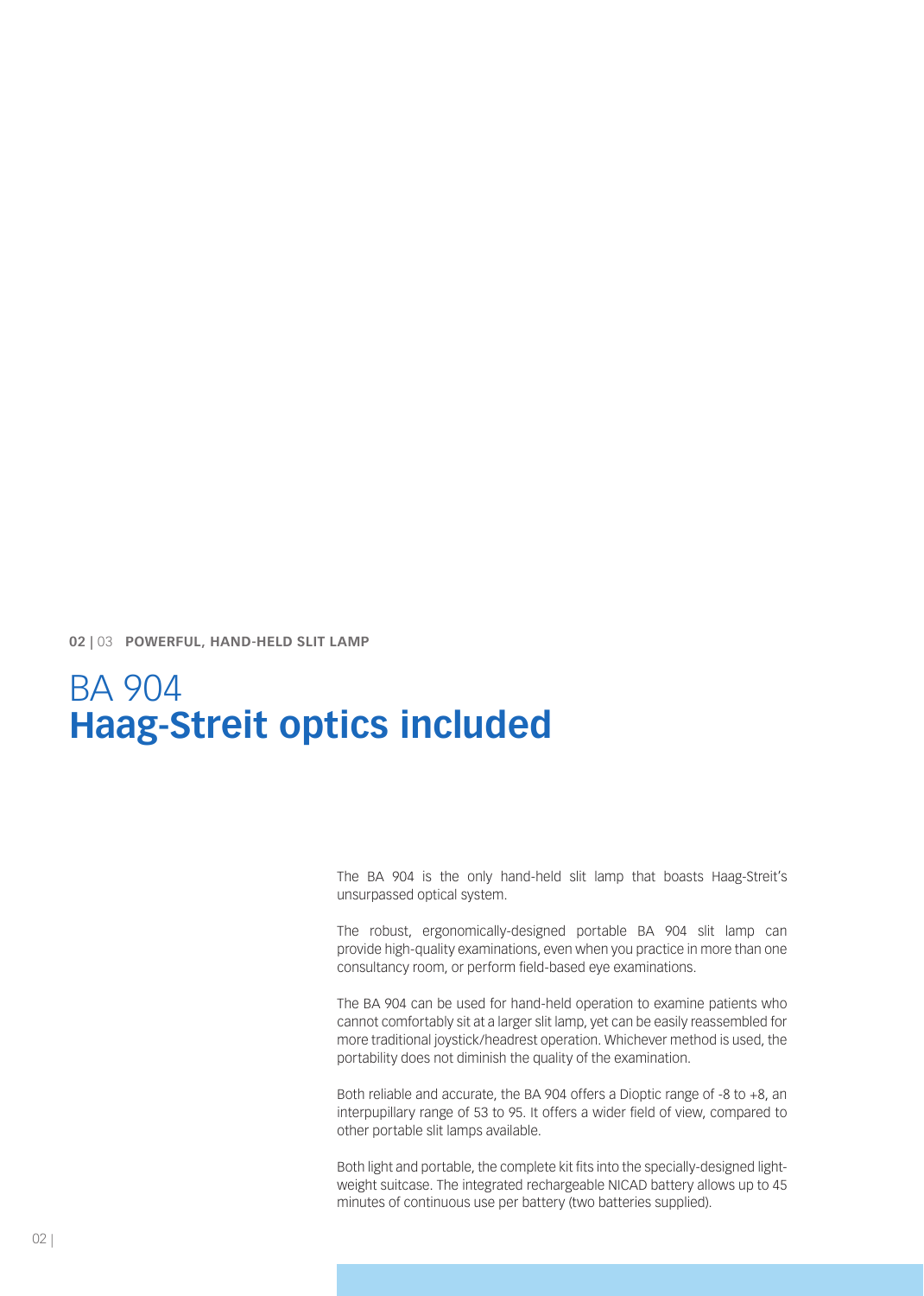# High-quality Haag-Streit optics

The BA 904 is the only portable slit lamp that incorporates Worldclass Haag-Streit optics. These superior optics offer high-resolution examinations; boasting 10x objectives, as standard and 16x objectives, as an option.

#### **Versatile**

A dual-function slit lamp, the BA 904's ergonomic design enables both handheld examinations and traditional-style examinations, using the easy-toassemble head and chin rest.

### **Portable**

Extremely light and portable, the BA 904 effortlessly fits into a speciallydesigned suitcase, which is supplied as standard. It is easy to transport between consultancy rooms or field-based locations.

## Safe & comfortable

A well-balanced instrument, the BA 904 portable, hand-held slit lamp is both safe and comfortable for the patient. It filters out hazardous radiation, which means less damage to the retina when using a non-contact lens.

## Integrated battery

Its integrated, rechargeable NiCad battery allows up to 90 minutes examination time, away from the consultancy room. Two batteries are supplied, as standard.

## Two BA 904 models available

You can choose the portable slit lamp to suit your individual requirements from the two models that are available;

#### **Set A**

BA 904 portable slit lamp, including; head and chin rest stand, two energy packs, charger, power supply and large case (Part Number: 5606011).

#### **Set B**

BA 904 portable slit lamp, including; two energy packs, charger, power supply, parking unit and small case (Part Number: 5606013).

#### Meets IEC 60601-1 3rd Edition & regulatory standards

The BA 904 has been updated to meet the stringent IEC 60601-1 3rd edition and regulatory standards. It has undergone rigorous safety, Electromagnetic Compatibility (EMC) and environmental testing, including; temperature range, vibration and humidity testing, as-well-as minor design improvements. All plastic parts are completely flame-retardant.